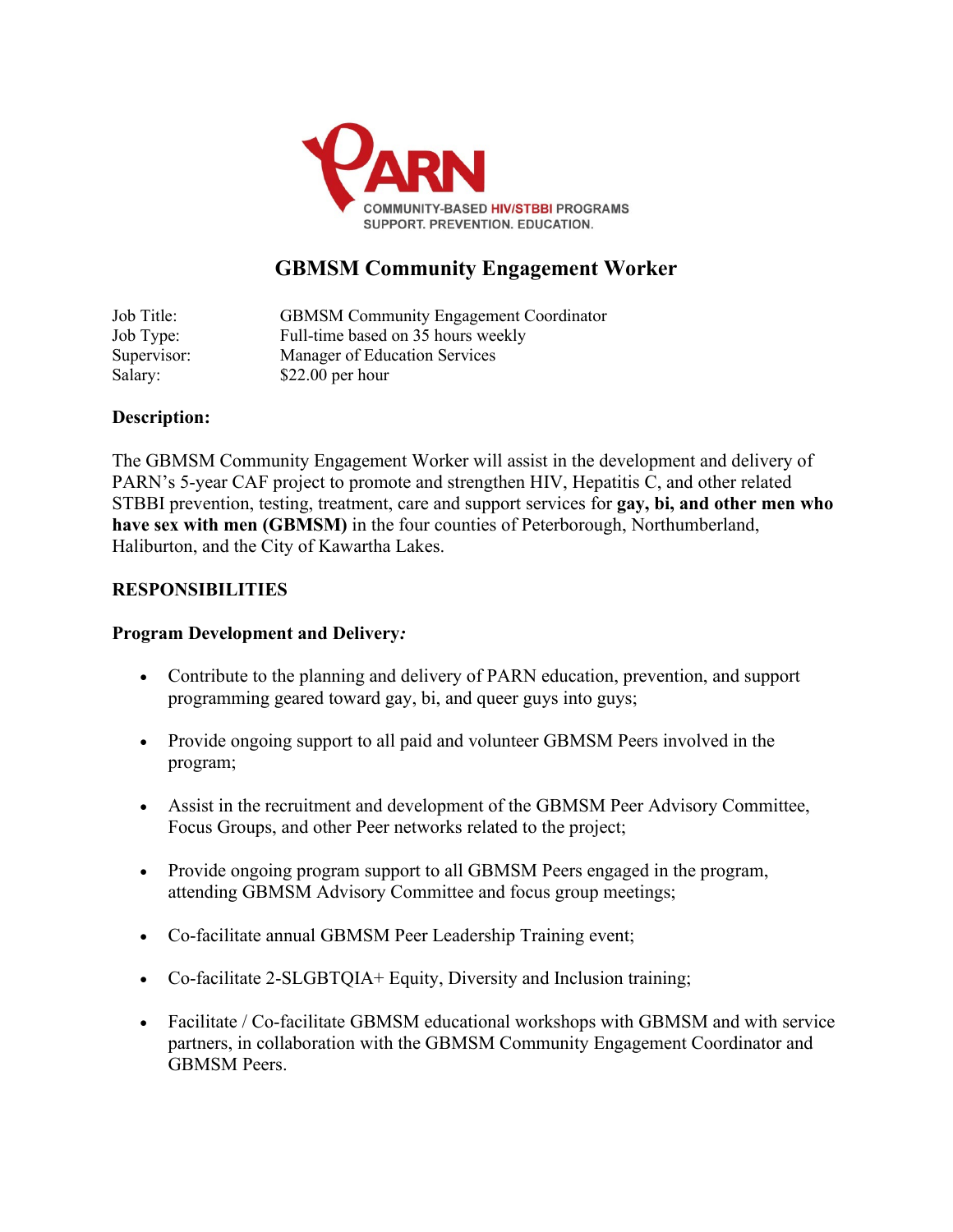- Contribute to and/or lead STBBI prevention/education campaigns and resource development including knowledge dissemination.
- Participate in outreach activities with GBMSM, virtually through popular social media platforms, and in person at community events, promoting STBBI health information and providing support and referrals;
- Identify emerging issues in HIV prevention/sexual health education;
- Contribute to the PARN's website, and social media platforms;
- Contribute to the development and maintenance of complete and accurate qualitative and quantitative data collection (in collaboration with the GBMSM Community Engagement Coordinator, project Peers, and the External Evaluator and Performance Measurement Contractors);
- Contribute to the project's annual report, mid-term evaluation, and final evaluation (in collaboration with the GBMSM Community Engagement Coordinator, project Peers, and the External Evaluator and Performance Measurement Contractors);
- Assist in the planning and facilitation of the annual GBMSM Summit (in collaboration with the GBMSM Community Engagement Coordinator, project Peers, and community partners);

# **Community Development**

- Develop strategic partnership opportunities with agencies, groups, and organizations to promote the health of GBMSM;
- Stewards relationships with existing outreach venue partners and community organizations;
- Actively participate in the *Gay Men's Sexual Health Alliance (GMSH)* and other relevant networks, committees and **coalitions serving gay, bi and other men who have sex with men**;
- Identify and respond to emerging community issues in HIV prevention through the development of innovative outreach education, health promotion and community development initiatives in collaboration with GBMSM Peers and partner agencies;
- Disseminate program resource materials and knowledge to other agencies.
- Liaise with representatives of diverse ethno-cultural communities, AIDS service organizations and other social service agencies providing HIV prevention/health promotion education to coordinate efforts, improve understanding of current issues, and reduce the spread of HIV.